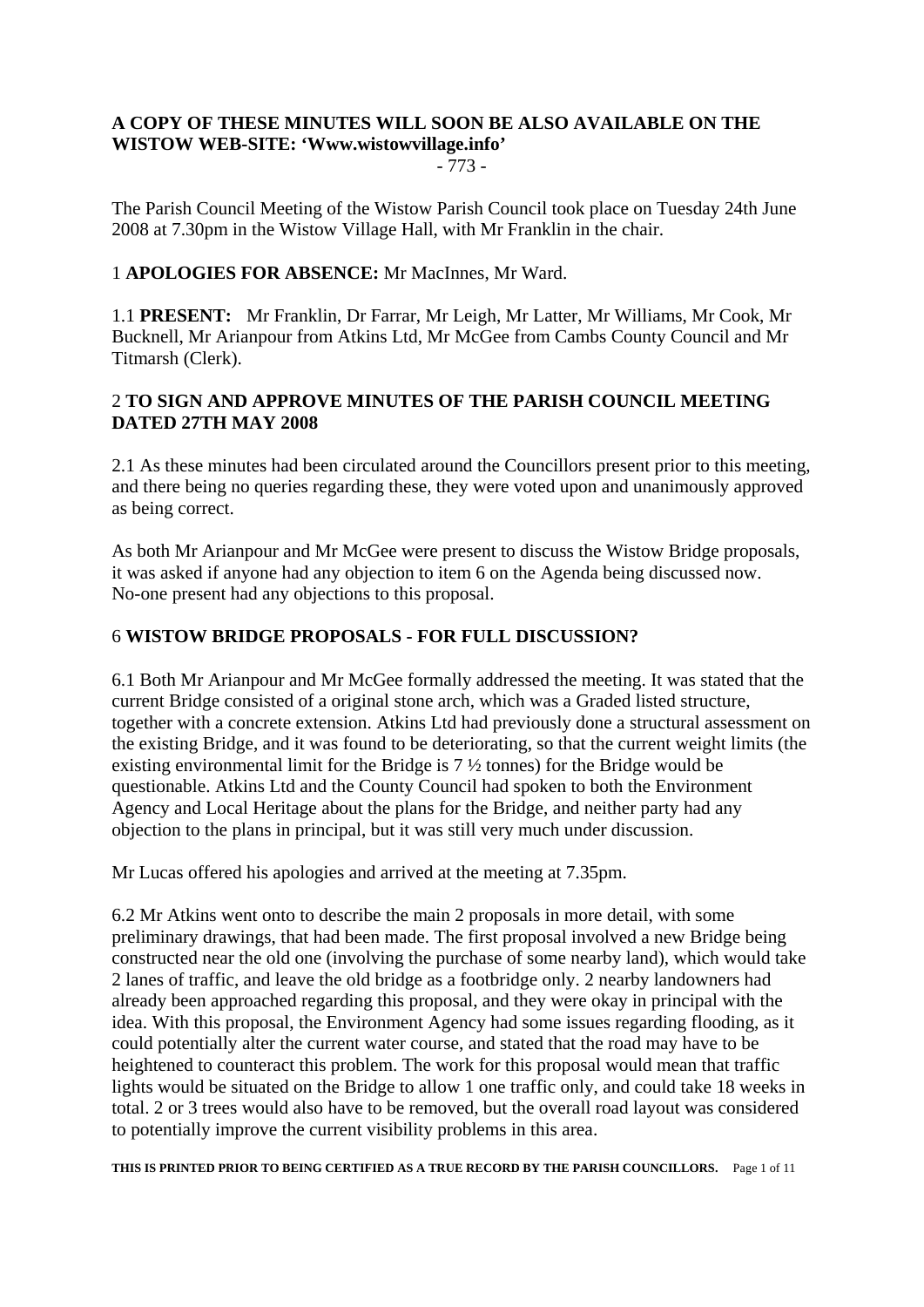6.3 Mr Atkins also stated that currently British Telecom, Anglian Water Authority and EDF Energy cables all go under or around the Bridge area, and so these would also need to be diverted, depending which option was finally agreed upon.

6.4 The funding for all of this work, could well have to come completely from the County Council.

6.5 The second proposal was to strengthen the existing Bridge, and effectively build a stronger newer Bridge over the top of the old one. English Heritage were reluctant to allow the current Bridge being touched in any way. It was considered that the old bridge would be quite hidden away from view, and the road level would be increased, due to new filling being put on it.

6.6 It was stated that the County Council preferred the first Bridge option.

6.7 However, towards the end of the discussion, a 3rd option was identified, which meant improving the sight lines for the current road layout, buying and clearing some land, and strengthening the existing Bridge and making it 1 way only, hence reducing the weight limit of the Bridge, and with some traffic calming measures in place. The Parish Council felt that they preferred this 3rd option, but felt that Mr Arianpour and Mr McGee should come back to a Public meeting sometime soon, with more information on this 3rd option, and after they had talked to both Local Heritage and the Environment Agency about it as well. Mr Arianpour and Mr McGee agreed to do this, and to keep in touch with the Clerk to help arrange this Public Village Meeting.

6.8 It was mentioned that there was still currently some temporary tape on the Bridge where a balustrade had been knocked down, following a Road traffic Accident, ages ago. Mr McGee agreed to look at this area, and try to get something done more substantial than this. Both Mr McGee and Mr Arianpour asked the Clerk for copies of these minutes when they had been done, together with a list of the people present at the meeting. The Clerk agreed to do this.

Both Mr McGee and Mr Arianpour were both thanked for their time, at this meeting, and left at 8.15pm.

6.9 At this point, Mr Franklin asked that the Clerk address the meeting. The Clerk stated that he officially wanted to hand in his resignation, after having done the job for 6 years now, but would carry on doing the job until a replacement could be found. Mr Cook stated that he might know of someone interested in this, and would contact them about it. It was asked that if anyone knew of someone who might be interested in this position, to contact the Clerk for more information.

The Agenda then carried on as previously.

**THIS IS PRINTED PRIOR TO BEING CERTIFIED AS A TRUE RECORD BY THE PARISH COUNCILLORS.** Page 2 of 11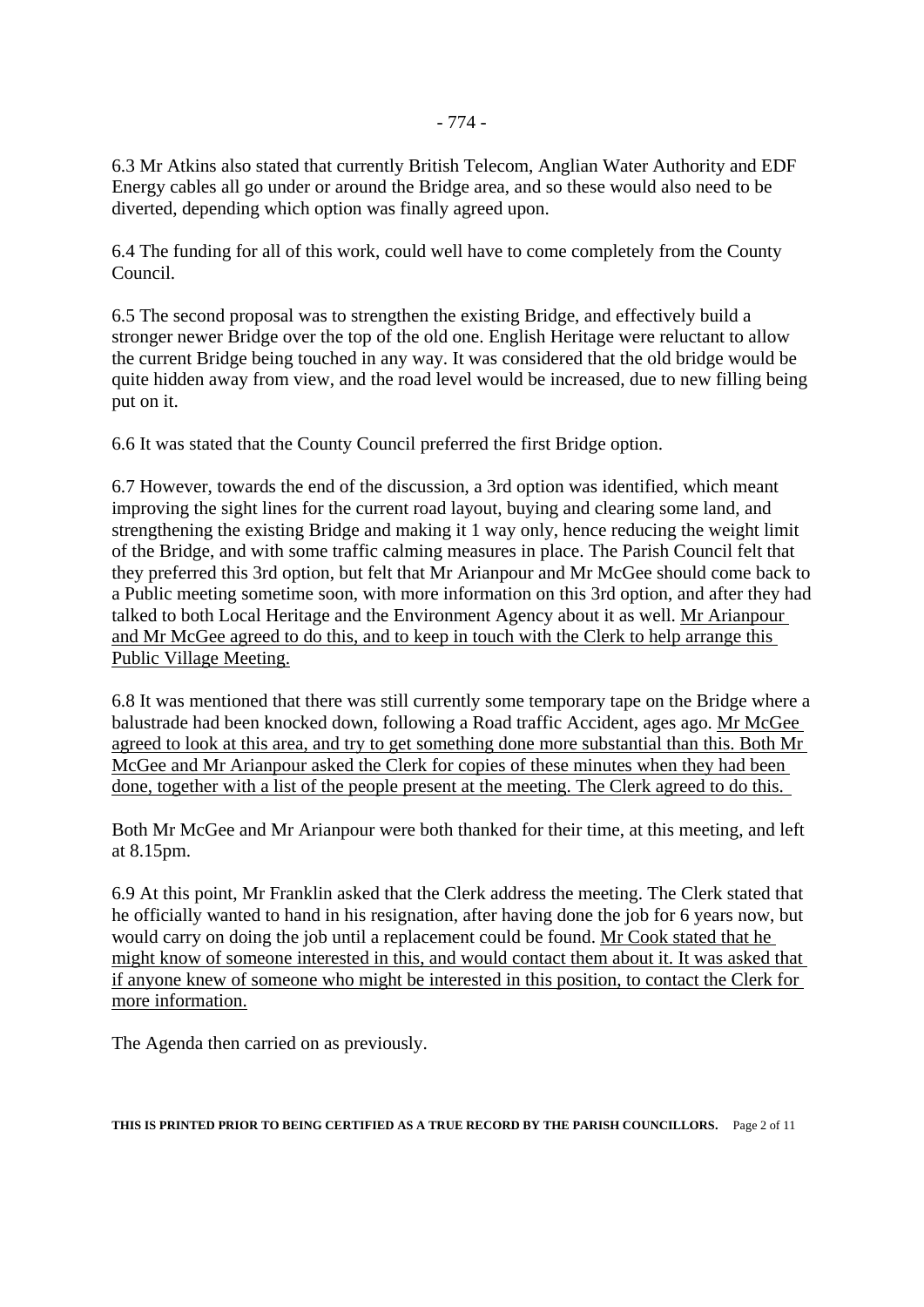#### - 775 -

#### 3 **MATTERS ARISING FROM PREVIOUS MINUTES**

3.1 Further to point 6.1 of the previous minutes, Mr Franklin stated that the Wistow in Bloom Committee were actually involved in obtaining the Give-away Compost, hence it appearing in their latest Newsletter.

3.2 Regarding the Boundary Fence's Loose Panel by Oakland's Close and the Playing Field, recently reported by a local resident, the Clerk stated that he had heard nothing further from Luminus Group about this. It was agreed for Mr Cook, the current Village Handyman to formally quote for this work to be done.

3.3 Mr Bucknell confirmed that he would ask Mr Nigel Finney of Luminus Group to attend the next Parish Council Meeting, to discuss any outstanding issues.

3.4 Further to point 13.11 of the previous minutes, Dr Farrar confirmed that he still had to contact Veronica of the local Youth Club about the 'Jamvan' coming to Wistow. It was known that it would cost £50, and Mr Bucknell confirmed that he would also speak to Dibs Taylor about the current situation with the Youth Club as well.

3.5 Further to point 13.9 of the previous minutes, the Clerk reported that the residents of the properties by the Public House, who were responsible for the gravel drive there, had been written to, and one had responded, confirming that they would try to prevent it spreading onto the neighbouring pavement and road. It was acknowledged that the situation had improved recently.

## 4 **MEMBERS DECLARATION OF INTEREST FOR ITEMS ON THIS AGENDA**

4.1 It was noted that as Mr Leigh and Mr Cook were members of the Village Hall Committee, they had declared openly their personal interests under the New Code of Conduct of the Local Government Act 2000, Part 3, and therefore were still able to participate in aspects of business dealing with the Village Hall. Mr Cook had also declared openly that as the current Village Handyman, he would not take part in any discussions that involved work to be undertaken by the Village Handyman.

4.2 Mr Bucknell also declared an interest, with regards to any items under Agenda item 10 as a member of the Huntingdonshire District Council.

## 5 **COMMUNITY LIAISON OFFICER - ANY POLICE OR CRIME ISSUES TO BE DISCUSSED?**

5.1 As PCSO Marc Robinson was not present at this meeting, no formal Police Report could be given at this time. Mr Cook stated that he had seen some youths playing on the Wistow Bridge, and apparently intimidating some other children.

**THIS IS PRINTED PRIOR TO BEING CERTIFIED AS A TRUE RECORD BY THE PARISH COUNCILLORS.** Page 3 of 11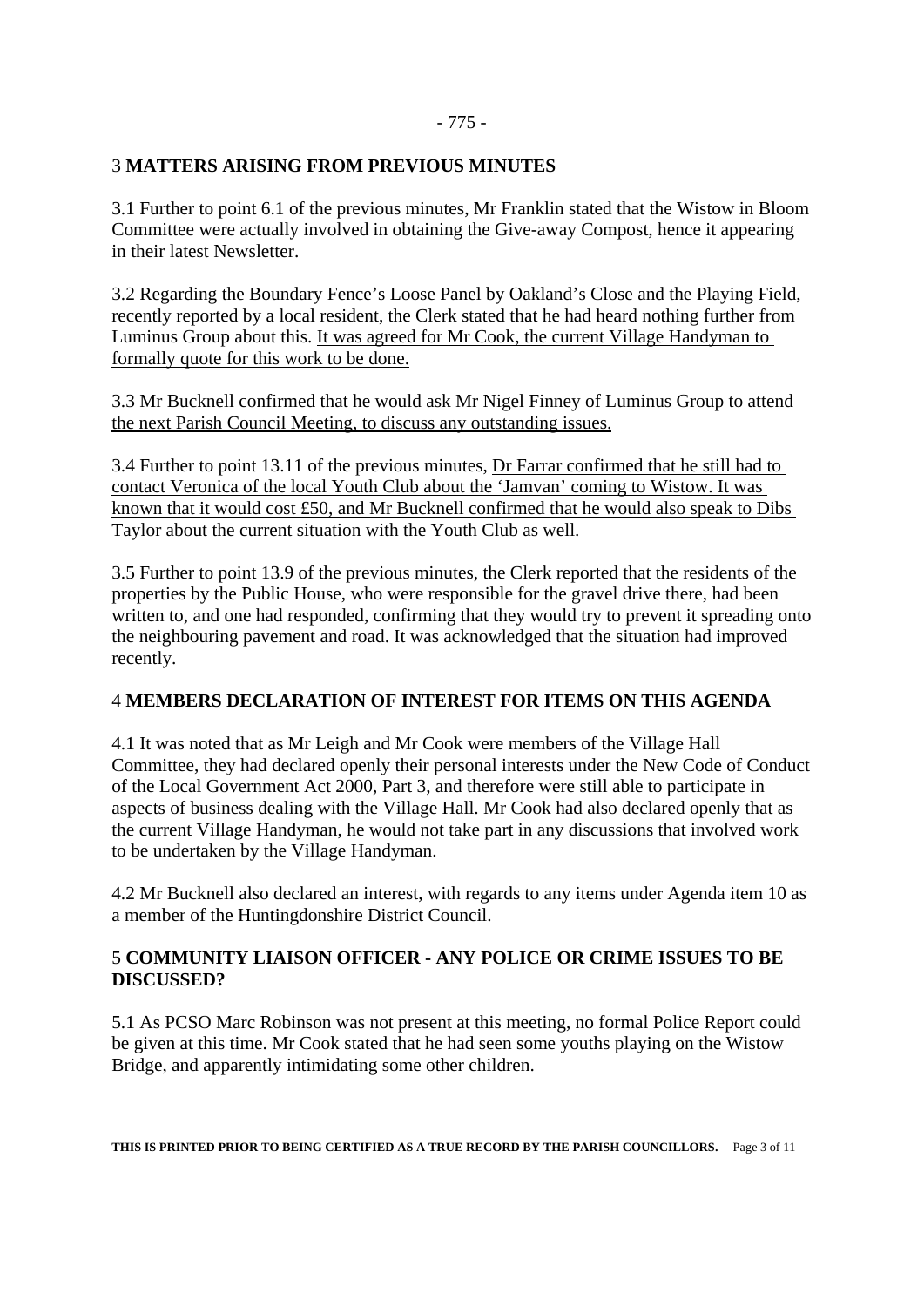5.2 Some other local children were also reported to be often playing in the busy road at Mill Road, and potentially causing an accident there.

Agenda Item 6 was previously discussed in this meeting.

#### 7 **a- FINANCE - TO APPROVE THE FINANCIAL STATEMENT/ PAYMENT OF ACCOUNTS FOR MAY 2008**

7.1 As this had been circulated around the Councillors present prior to this meeting, and there being no further comments, these were voted upon and unanimously confirmed as being a true record.

#### 7 **b- FINANCE - TO APPROVE PAYMENT OF OUTSTANDING AMOUNTS:**

**MR D TITMARSH - MAY 2008 SALARY (RATES AS PER MINUTE NO. 13.1 OF THE MEETING DATED THE 29TH APRIL 2008) £ 217.33 HUNTS DISTRICT COUNCIL - 2 LITTER BINS PLUS INSTALLATION £ 787.25 PLAYSAFETY LTD - ROSPA REPORT 2008 £ 77.55 R J WARREN LTD - GRASSCUTTING - CHURCHYARD AND GRAVEYARD - MAY 2008 X 2 £** 205.62

7.2 All of these payments, apart from the one to R J Warren Ltd were approved at the meeting and the cheques duly signed.

## 7 **c- FINANCE - TO REVIEW CASH FLOW AND RESOLVE ANTICIPATED ISSUES**

7.3 As this had also been circulated around the Councillors present prior to this meeting, and there being no further comments, these were voted upon and unanimously confirmed as being a true record.

## 8 **CORRESPONDENCE (INCLUDING HDC - PLAY MATTING GRANT LETTER)**

8.1 The Clerk confirmed that he had recently received a letter from Huntingdonshire District Council about the Grant Aid approved for the new Play Matting to be installed in the Playing Field. This item was agreed to be discussed later on in the meeting under Agenda item 13a.

8.2 Dr Farrar stated that he wished to have some information about Notice boards, as the Youth Club had expressed an interest in one. The Clerk agreed to pass any information he might have about Notice boards and their costs to Dr Farrar.

#### 8.3 **CORRESPONDENCE PREVIOUSLY CIRCULATED**

8.31ROSPA Report 2008

**THIS IS PRINTED PRIOR TO BEING CERTIFIED AS A TRUE RECORD BY THE PARISH COUNCILLORS.** Page 4 of 11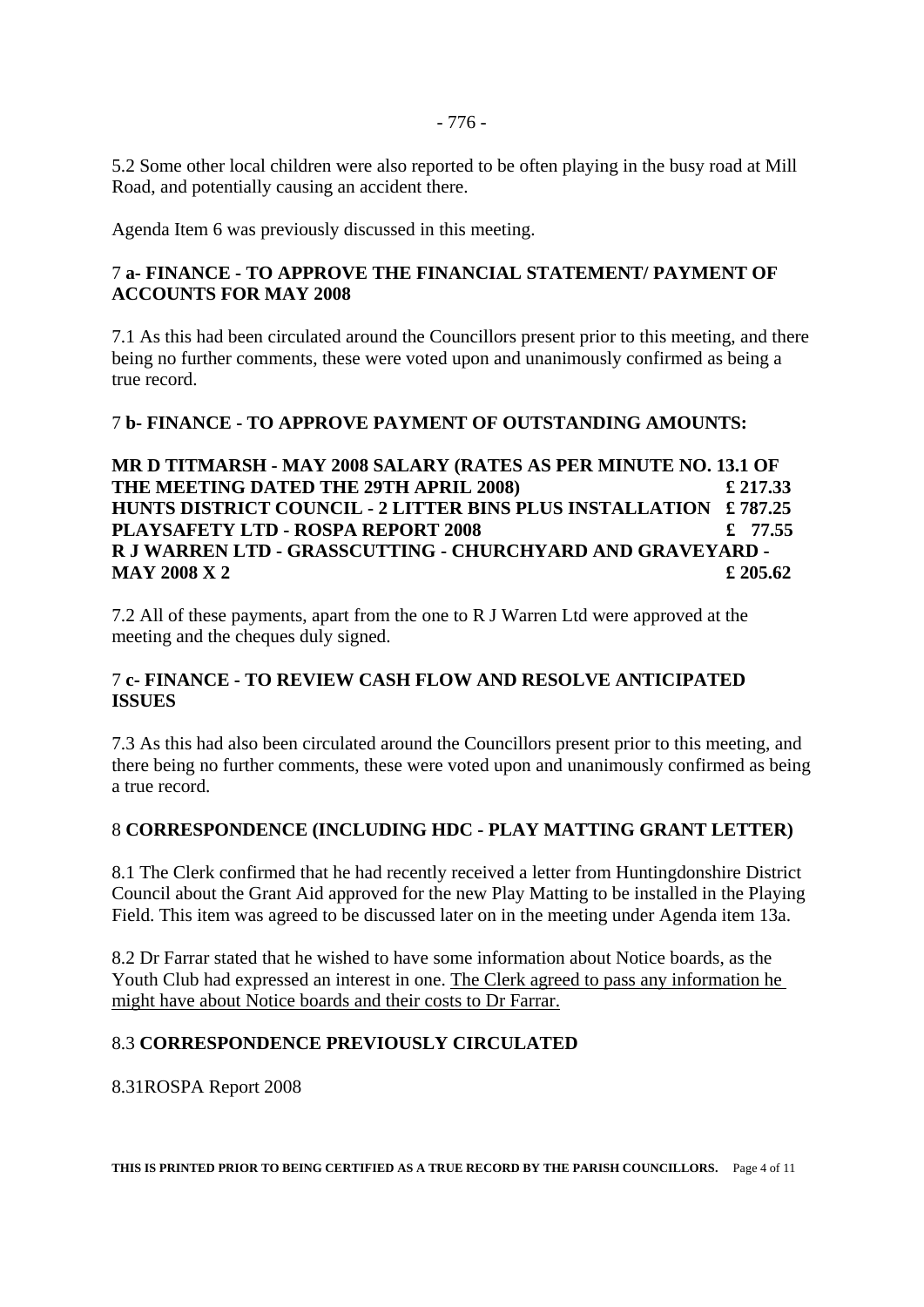#### - 777 -

#### 9 **ALLOTMENT OUTSTANDING ISSUES, INCLUDING SIGNING OF TENANCY AGREEMENTS OPTIONS**

9.1 Further to point 14.2 of the previous minutes, it was reported that a reply had been received from Serjeants and Sons Solicitors, which had been passed to Mr Latter for further information. Mr Latter asked if it was known if Mr Dransfield had any more old papers on the Allotment land, and the Clerk agreed to clarify this with Mr Dransfield.

9.2 Part of what Serjeants and Sons Solicitors were requesting was copies of the original tenancy agreements, and it was agreed to pass these to Mr Latter when they could be located. Serjeants and Sons had also suggested that NALC be approached, who were the legal department for CALC, but as Wistow Parish Council was no longer affiliated to CALC, this was felt to be pointless.

9.3 It was stated that Mr Coles was now no longer interested in any new Allotment land that became available.

9.4 Mr Franklin stated that he had an acquaintance that had some Allotment expert knowledge, and that he would contact him, to ask if they would be willing to chat to Mr Latter and Mr Cook about the current situation.

## 10 **TO CONSIDER ANY PLANNING APPLICATIONS RECEIVED - NIL RECEIVED**

10.1 The Clerk confirmed that there was no Planning Applications that needed to be discussed at this meeting.

## 11 **MR BUCKNELL'S REVIEW ON PARISH COUNCIL - DISCUSSION?**

11.1 Mr Bucknell confirmed that he was happy to continue on the Parish Council, in Mr MacInnes place, for at least another 3 months. No Parish Councillor present had any objection to this proposal, and the Clerk agreed to review this again in 3 months time.

11.2 Mr Cook at this time, stated that he had recently spoken to a representative of the company dealing with the land formally owned by Mr Bance, where it was expected for Xmas trees to be planted. Mr Cook, Mr Franklin and Mr Bucknell all stated they were due to go to a meeting regarding this land, in the very near future. It was believed that a rumour was going around the village that this land had been resold, but no-one present at this meeting was aware of this occurring.

**THIS IS PRINTED PRIOR TO BEING CERTIFIED AS A TRUE RECORD BY THE PARISH COUNCILLORS.** Page 5 of 11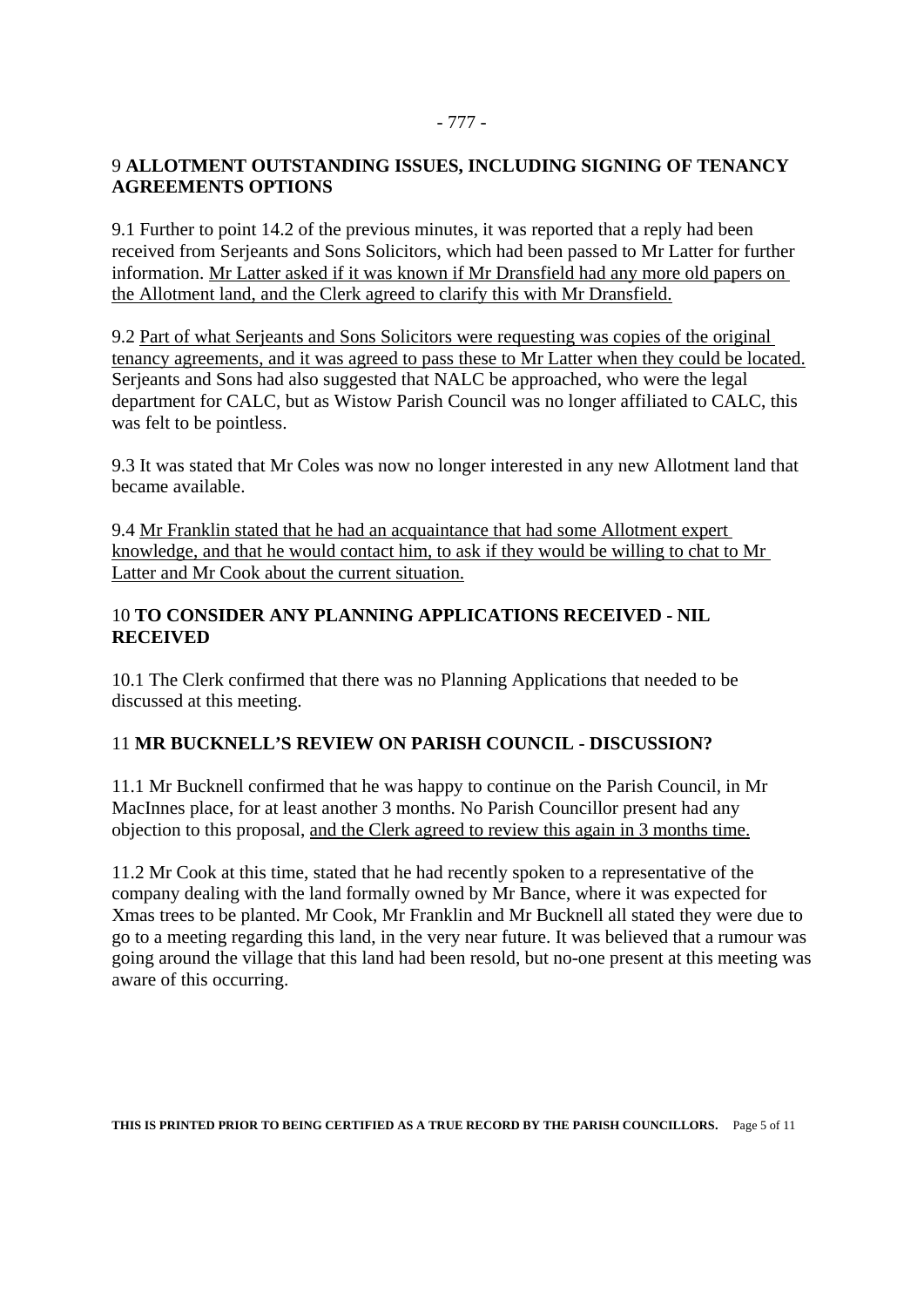#### - 778 -

#### 12 **PARISH PLAN ACTION PLAN WORKING PARTIES FEEDBACK AND UPDATES- (INCLUDING ANY REALLOCATIONS OF COUNCILLOR RESPONSIBILITIES) -**

#### **a- TRAFFIC AND ROAD ISSUES - MR FRANKLIN, MR COOK AND MR BUCKNELL TO REPORT**

12.1 Further to point 13.1 of the previous minutes, it was stated that a Traffic Subcommittee had still not had a meeting recently. The Minor Improvement Grant for 2008/09 was confirmed as being received now, with a deadline date of the 1st August 2008.

## **b- PEDESTRIANS - MR COOK TO REPORT**

12.2 Mr Cook stated that he and Mr Lucas had walked around the village recently with Jason Tyrrell of Cambridgeshire County Council. Several issues were raised including pot holes filled recently but to a poor standard, several street name signs renewed recently that previously appeared satisfactory, new horse signs requested on some roads, and some dropped kerbs to be done near to where some villagers who use wheelchairs would find them beneficial. It was now understood that the County Council budgets were determined on the costs of the total jobs requested per Parish, so that the lesser the total cost each Parish has asked to be done, then the more likely they are to get them done.

#### **c- LIGHTING - DR FARRAR TO REPORT**

12.3 It was stated that the number 1 streetlight in St Johns Close was not working currently, and the Clerk agreed to report this fault.

## **d- LITTER - CLERK TO REPORT**

12.4 The Clerk reported that the 2 new litter bins recently installed by Huntingdonshire District Council, had now been invoiced for, and the payment had previously been authorised at this meeting.

12.5 A further litter bin was discussed at the other side of the Bridge, but overall, it was not felt necessary at this time, to have this installed as well.

## **e- COUNTRYSIDE - MR COOK AND CLERK TO REPORT**

12.6 Mr Cook asked for a list of the people who had expressed an interest in joining a Parish Plan Countryside Committee, when the Parish Plan was originally developed. The Clerk agreed to search for this, but Mr Cook also stated that he would ask John Wadsworth about this list as well.

12.7 Mr Cook also asked for a map of Parish land owned by the Church, and Mr Franklin agreed to contact the Reverend Dowman about this.

**THIS IS PRINTED PRIOR TO BEING CERTIFIED AS A TRUE RECORD BY THE PARISH COUNCILLORS.** Page 6 of 11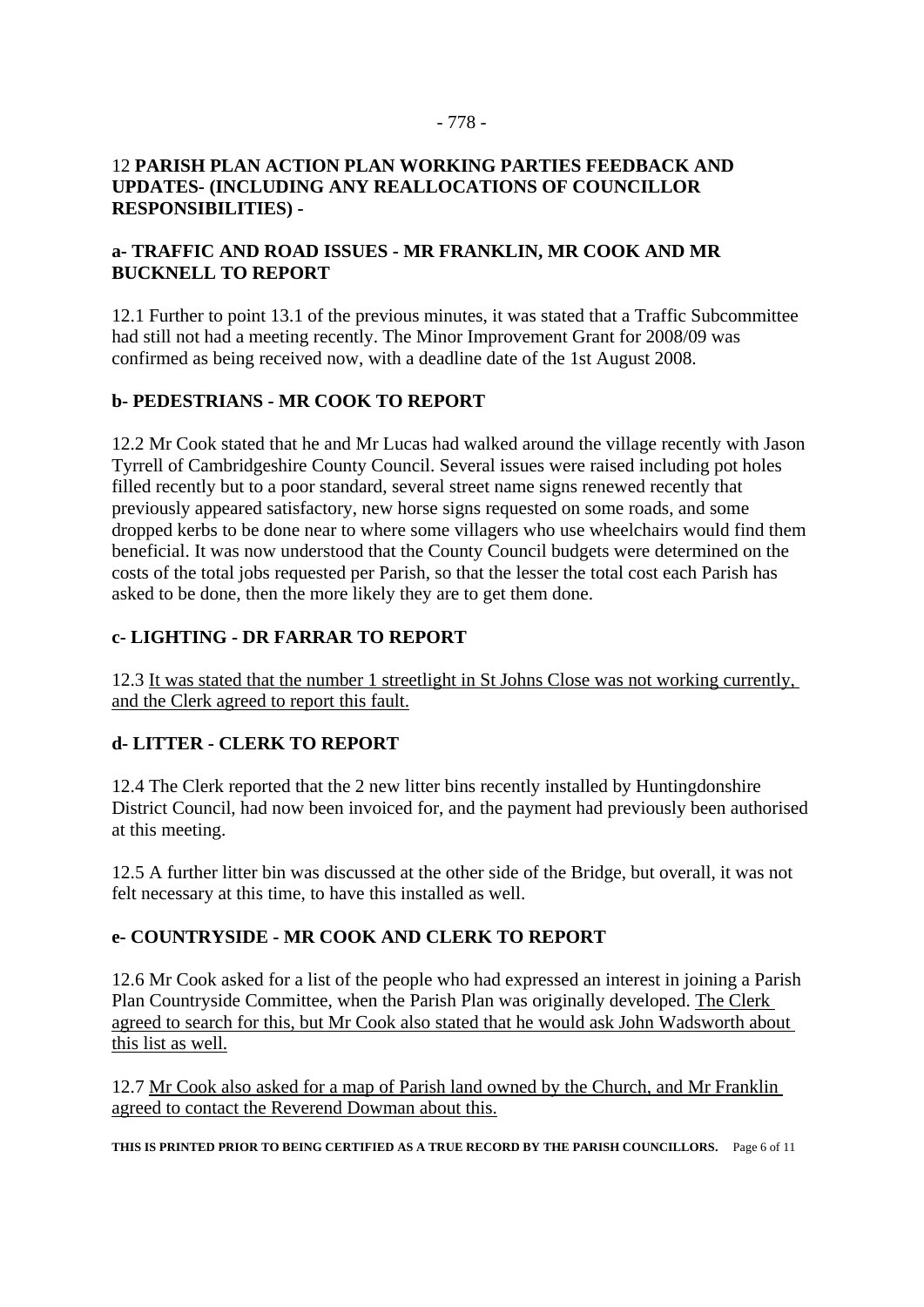12.8 Everyone was reminded that the 9th July 2008, was the Wistow in Bloom Judging Day, and asking for as much support as possible with this.

#### **f- ACTIVITIES, SPORTS, CLUBS, SOCIETIES ETC. AND OTHER YOUTH ISSUES - MR BUCKNELL, DR FARRAR AND MR WILLIAMS TO REPORT**

12.9 Dr Farrar confirmed that he had recently attended a Youth Club meeting, and 3 older children were present at this time. This week Dr Farrar proposed to go around the village with some of the children to find out from other children why they were not currently attending the Youth Club.

## **g- VILLAGE HALL - MR COOK AND MR LEIGH TO REPORT**

12.10 Mr Cook stated that he had obtained a further quotation for upgrading the Village Hall, and that all the quotations were due to be discussed at the next Village Hall Committee Meeting.

12.11 Mr Cook had recently donated £10 on behalf of the Parish Council in support of the MacInness's family, and their sponsored Parachute jump. The Clerk agreed to reimburse Mr Cook from the Parish Council's funds.

12.12 The Village Hall Committee also wanted some more information about the Flooding Assessment for Manor Street, where the Village Hall is situated. Mr Bucknell agreed to find this out for them.

## **h- FLOODING - MR BUCKNELL TO REPORT**

12.13 Mr Bucknell stated that the next Flooding Forum Meeting was, he believed to be on the 8th October 2008, but he would confirm this to the Clerk as soon as possible.

## **i- VILLAGE SIGNS - MR COOK, MR FRANKLIN AND MR BUCKNELL TO REPORT**

12.14 Further to point 13.17 of the previous minutes, Dr Farrar passed a copy of the Village Sign Design to Mr Franklin, to be put onto the Village Noticeboard as soon as possible. The Clerk agreed to inform Dan Smith of Huntingdonshire District Council of the date that this would be on display.

## 13 **a- PLAYGROUND - MR BUCKNELL, MR FRANKLIN, MR COOK & CLERK TO REPORT (INCLUDING ROSPA REPORT 2008 FINDINGS AND PLAY MATTING GRANT LETTER OF CONDITION)**

13.1 In the 2008 ROSPA Report, it was recommended that the football goals were once again, fixed to the ground, and Mr Cook had already quoted £100 to concrete these to the ground. This quotation was formally approved at the meeting.

**THIS IS PRINTED PRIOR TO BEING CERTIFIED AS A TRUE RECORD BY THE PARISH COUNCILLORS.** Page 7 of 11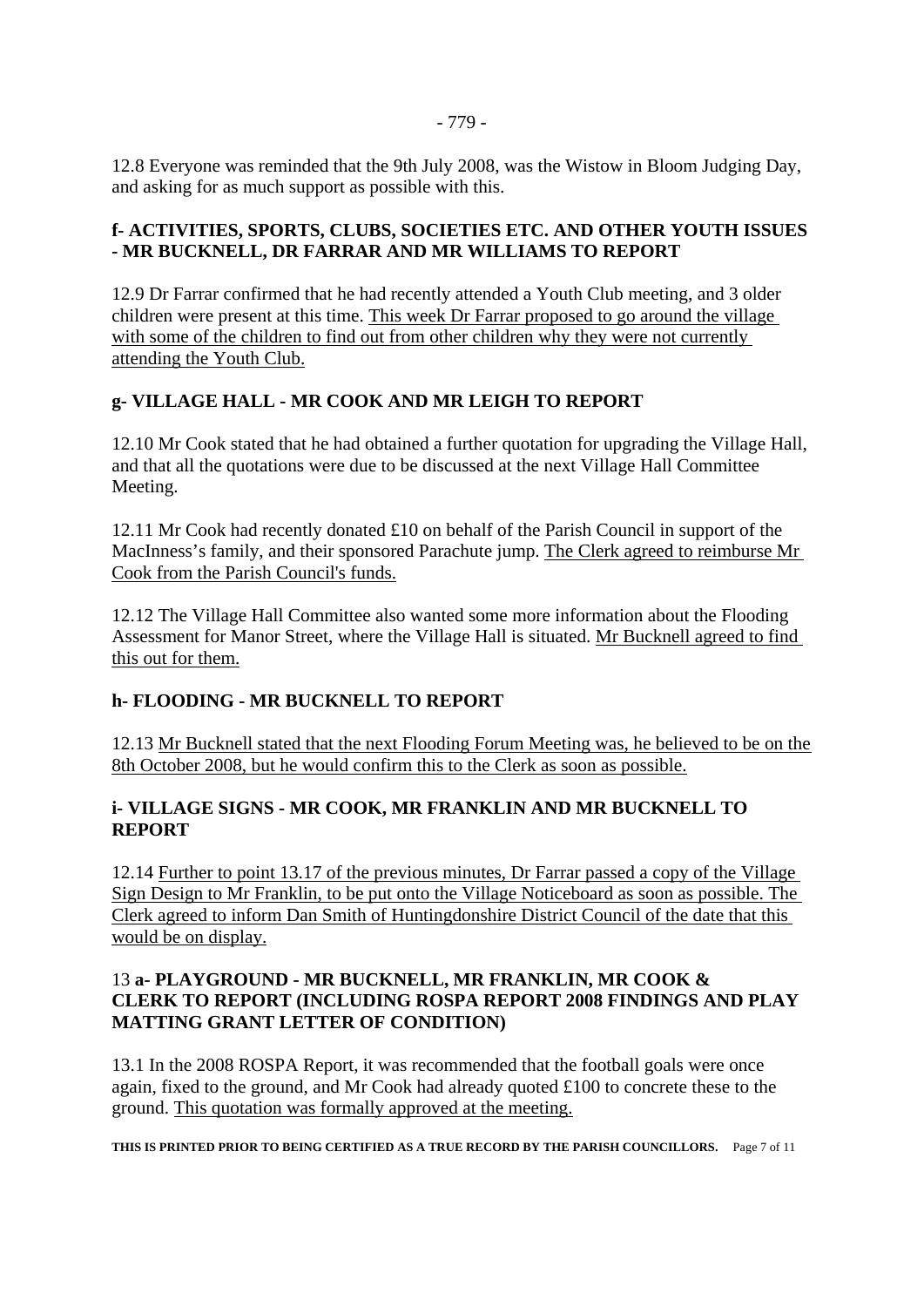13.2 Mr Cook had also quoted £200 to clean down and re-coat all the tables and benches in the Playing Field, and this was also formally approved at the meeting.

13.3 The Clerk stated that he had received confirmation from Huntingdonshire District Council, that they were funding £2,400 towards the cost of the new Play Matting in the Playing Field. However, they insisted on certain conditions for this to be paid out, namely that any necessary Planning Permissions are obtained, all the remaining funds are in place as well, an approved start date for work to commence, and details of how the Parish Council will maintain the Play Equipment and Play Surfacing. It was asked if the Clerk could reply stating that a ROSPA Report is obtained annually, and all possible remedial work done as soon as practicable following that Report. The approved contractor Wicksteed Leisure is also on the District Council's approved contractor list.

13.4 Wicksteed Leisure was formally approved for the Play Matting work at the total cost of £9,623.50 plus VAT, as compared to Playtop Ltd quotation of £12,766.10 plus VAT. The Clerk agreed to inform the companies of this decision, and ask Wicksteed Leisure regarding the comments put to the Parish Council by the District Council, and their recommended maintenance plan for the Play Matting.

13.5 The Playing Field Hedge was discussed as it was felt to be getting quite overgrown, but as it was still the bird nesting season, it was felt that the Parish Council were unable to get it cut at this time.

## 13 **b- GRASS CUTTING - MR COOK, MR BUCKNELL, MR LUCAS & CLERK TO REPORT**

13.6 It was stated that a neighbouring grave of a parishioner who was tending their own family's graves, including maintaining their own grass cutting, had complained to Dr Farrar that their graves were not being tended to, either by RJ Warren Ltd, who was the approved grass contractor. It was asked if the Clerk could once again write to RJ Warren Ltd stating that they were contracted to cut the whole of the Churchyard and Graveyard areas, and to remove their cuttings as much as possible from the site. Until, the cut is undertaken satisfactorily, it was authorised that May's payment to RJ Warren Ltd of £205.62 be withheld at this time. The Clerk agreed to do this.

13.7 Mr Franklin had met up with Mr Haynes, of Huntingdonshire District Council's Operations Division, about the state of the District Council's grass cutting recently. It was acknowledged that the machine currently being used was not the best one available, and that another machine would be used in the future. The District Council agreed to reissue their map of Wistow and the areas that they were responsible for cutting the grass of. Mr Cook and Mr Franklin stated that they were dealing with this issue.

**THIS IS PRINTED PRIOR TO BEING CERTIFIED AS A TRUE RECORD BY THE PARISH COUNCILLORS.** Page 8 of 11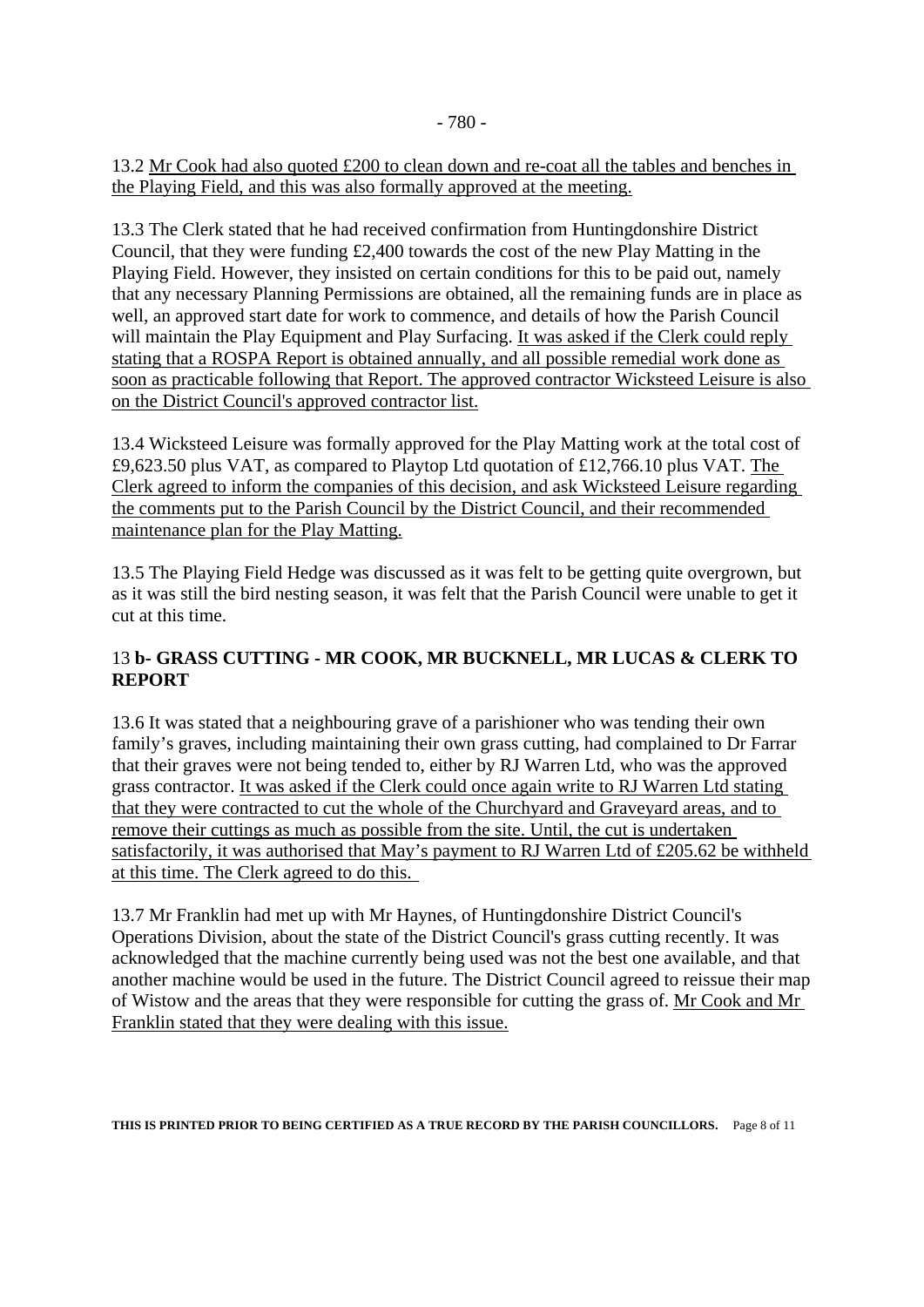#### 13 **c- GRANTS - MR BUCKNELL, MR FRANKLIN AND CLERK TO REPORT (INCLUDING DISCUSSION OF ANY GREEN/ ENVIRONMENTAL ISSUES THAT COULD BE OBTAINED BY WIND FARM GRANT MONIES)**

13. 9 It was decided that there was nothing further to discuss relating to Grants at this meeting.

## 14 **ITEMS FOR THE WISTOW WARBLER AND WISTOW WEB SITE – TO INFORM JOHN DRANSFIELD AND DR FARRAR OF RELEVANT ARTICLES (ALSO TO DISCUSS OTHER ITEMS RELATING TO COMMUNICATIONS ISSUES)**

14.1 It was stated that the Clerk's Vacancy should be included in the next edition of the Wistow Warbler together with going onto the Web site, as well as onto the Village Noticeboard. The Clerk agreed to write these.

14.2An article about the Bridge was also considered necessary, and the Clerk agreed to do this as well.

## 15 **MONTHLY AUDIT - NOMINEE FOR NEXT MEETING?**

15.1 Mr Franklin agreed to do the Monthly Audit at the next Parish Council Meeting.

## 16 **DATE OF NEXT MEETING - TUESDAY 29TH JULY 2008 AT 7.30PM.**

There being no further business the meeting closed at 10pm.

**THIS IS PRINTED PRIOR TO BEING CERTIFIED AS A TRUE RECORD BY THE PARISH COUNCILLORS.** Page 9 of 11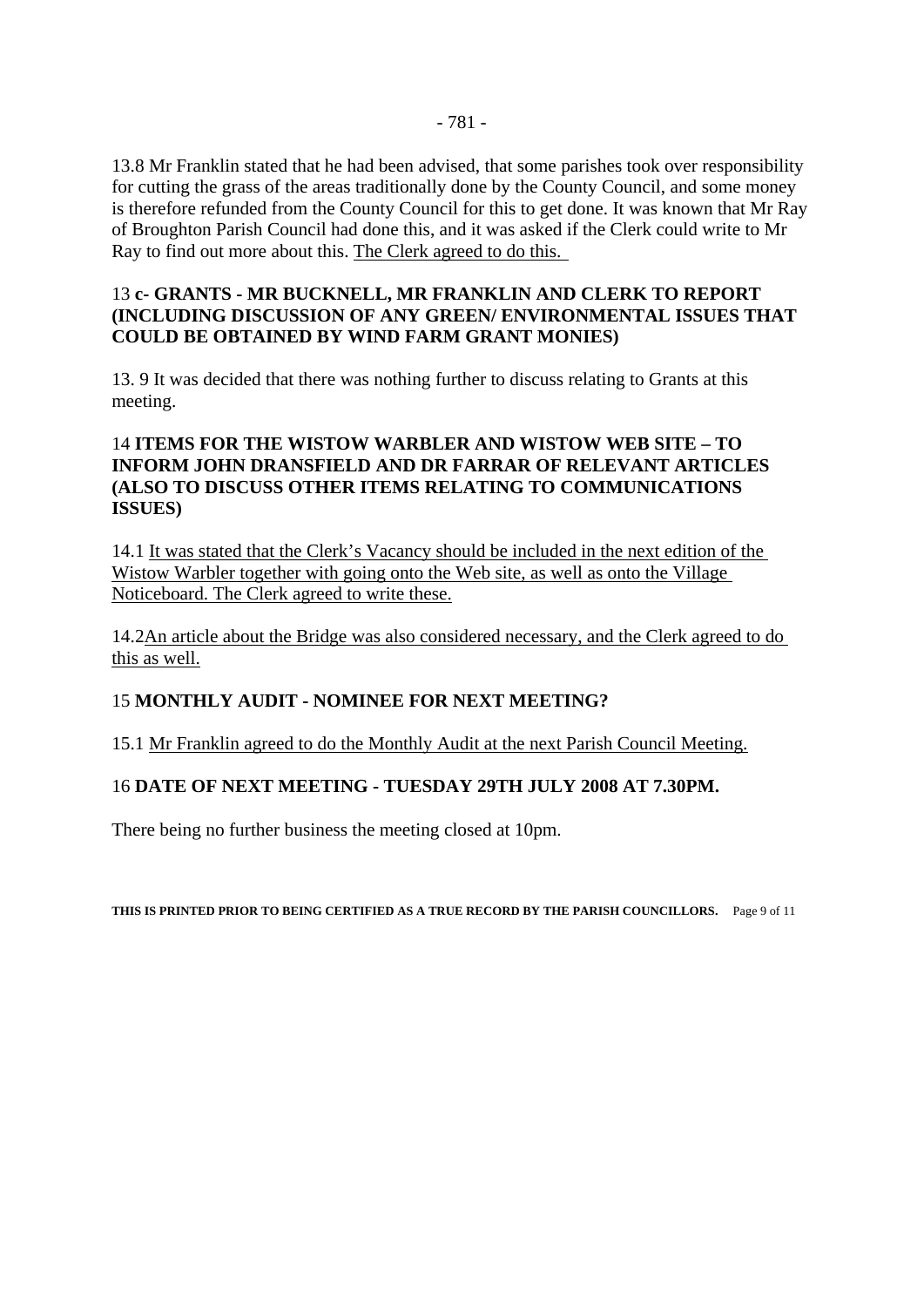#### - 782 - **PLANNING APPLICATIONS RECEIVED FROM AUGUST 2007**

Wistow Parish Council - WPC Huntingdonshire District Council - HDC Not Yet known - NYK

|                              |                                                                                   |                                                    | <b>Approved and Date</b>        |
|------------------------------|-----------------------------------------------------------------------------------|----------------------------------------------------|---------------------------------|
| App.Number                   | <b>Property Address</b>                                                           | <b>Purpose</b>                                     | <b>HDC</b><br>WPC               |
| 07/02598/FUL                 | 4 Oakland's Close, Wistow                                                         | <b>Extension to Porch</b>                          | $Yes - Yes -$<br>28/8/07 6/9/07 |
| 07/02658/LBC<br>07/02657/FUL | Lavender Cottage, Church Extension to staircase and Yes - Yes -<br>Street, Wistow | alterations to garage and dwelling 25/9/07 9/10/07 |                                 |
| 07/03808/FUL                 | Haven, Shillow Hill, Wistow                                                       | Conservatory Erection Yes -                        | $Yes -$<br>27/11/07 4/1/08      |
| 08/00500/FUL                 | Rookes Grove Farm,<br>Mill Road, Wistow                                           | Erection of 2 dwellings and<br>access road         | Yes - NYK<br>26/2/08            |
| 08/00599/FUL                 | Poultry Houses, Shillow Hill,<br>Wistow                                           | Erection of Agricultural Yes - NYK<br>dwelling     | 25/3/08                         |

**THIS IS PRINTED PRIOR TO BEING CERTIFIED AS A TRUE RECORD BY THE PARISH COUNCILLORS.** Page 10 of 11